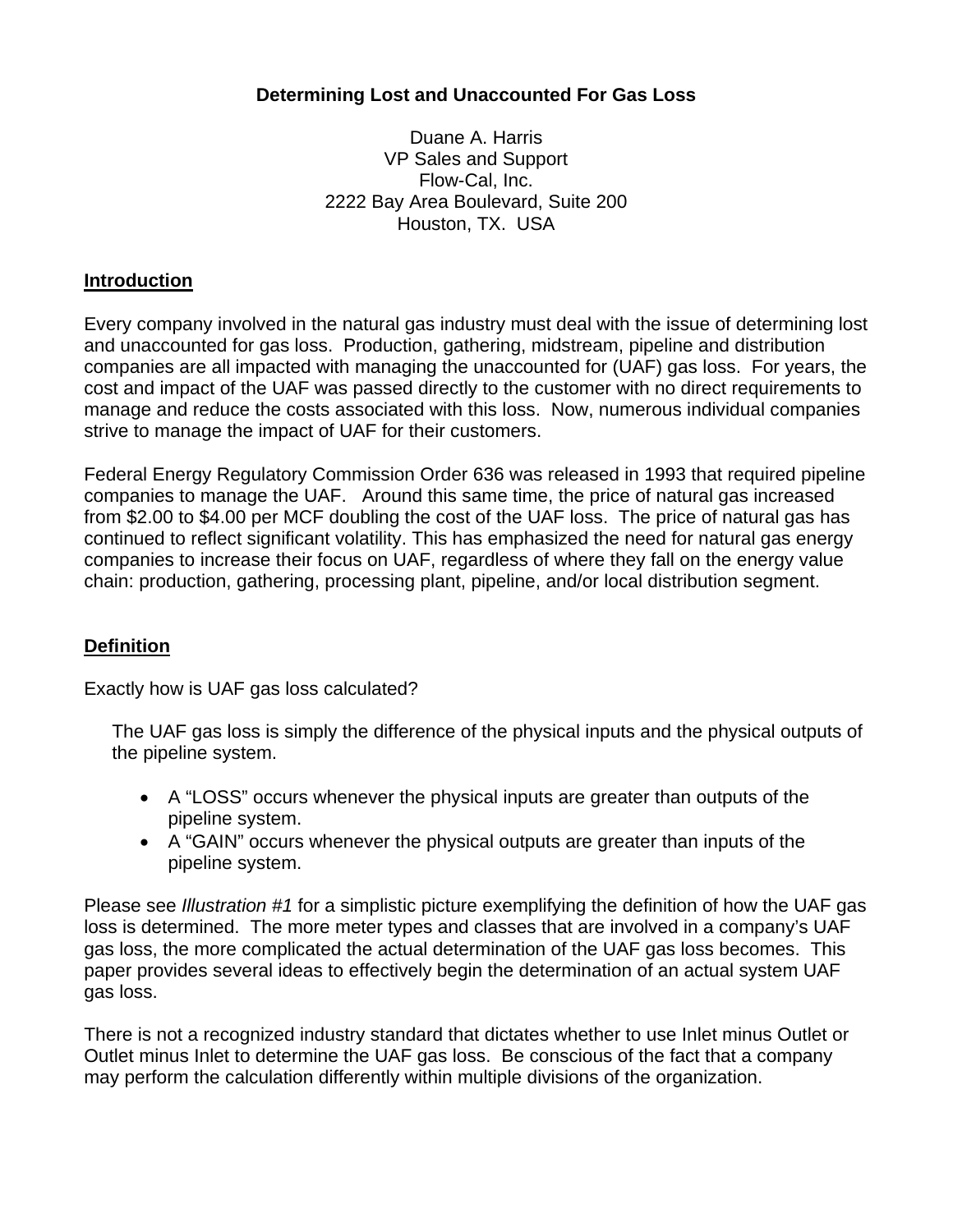

*Illustration #1* 

# **Dollar Impact**

The UAF dollar impact can be significant depending on a company's daily and annual throughput. The dollar impact as seen below in *Illustrations #2 and #3* exemplify the spanning from a \$3.00 gas cost to a \$9.00 gas cost per Dekatherm. This reflects the potential impact a company can experience based on the annual throughput and the typical annual UAF gas loss. All three factors can have a substantial impact on a company's actual dollar loss. At the time this paper was written, the spot market noted at the Henry Hub was \$9.69.

| \$3.00 Per Dekatherm                            |  |                                  |  |              |              |                                                    |               |               |
|-------------------------------------------------|--|----------------------------------|--|--------------|--------------|----------------------------------------------------|---------------|---------------|
| Annual<br><b>Dekatherm</b><br><b>Throughput</b> |  | Loss<br><b>Using</b><br>.25% UAF |  | $.4\%$       | .6%          | <b>Annual UAF Loss in Excess of Goal</b><br>$.8\%$ | 1%            | 2%            |
| 100,000,000                                     |  | \$750,000                        |  | \$450,000    | \$1,050,000  | \$1,650,000                                        | \$2,250,000   | \$5,250,000   |
| 250,000,000                                     |  | \$1,875,000                      |  | \$1,125,000  | \$2,625,000  | \$4,125,000                                        | \$5,625,000   | \$13,125,000  |
| 500,000,000                                     |  | \$3,750,000                      |  | \$2,250,000  | \$5,250,000  | \$8,250,000                                        | \$11,250,000  | \$26,250,000  |
| 1,000,000,000                                   |  | \$7,500,000                      |  | \$4,500,000  | \$10,500,000 | \$16,500,000                                       | \$22,500,000  | \$52,500,000  |
| 2,500,000,000                                   |  | \$18,750,000                     |  | \$11,250,000 | \$26,250,000 | \$41,250,000                                       | \$56,250,000  | \$131,250,000 |
| 5,000,000,000                                   |  | \$37,500,000                     |  | \$22,500,000 | \$52,500,000 | \$82,500,000                                       | \$112,500,000 | \$262,500,000 |

*Illustration #2*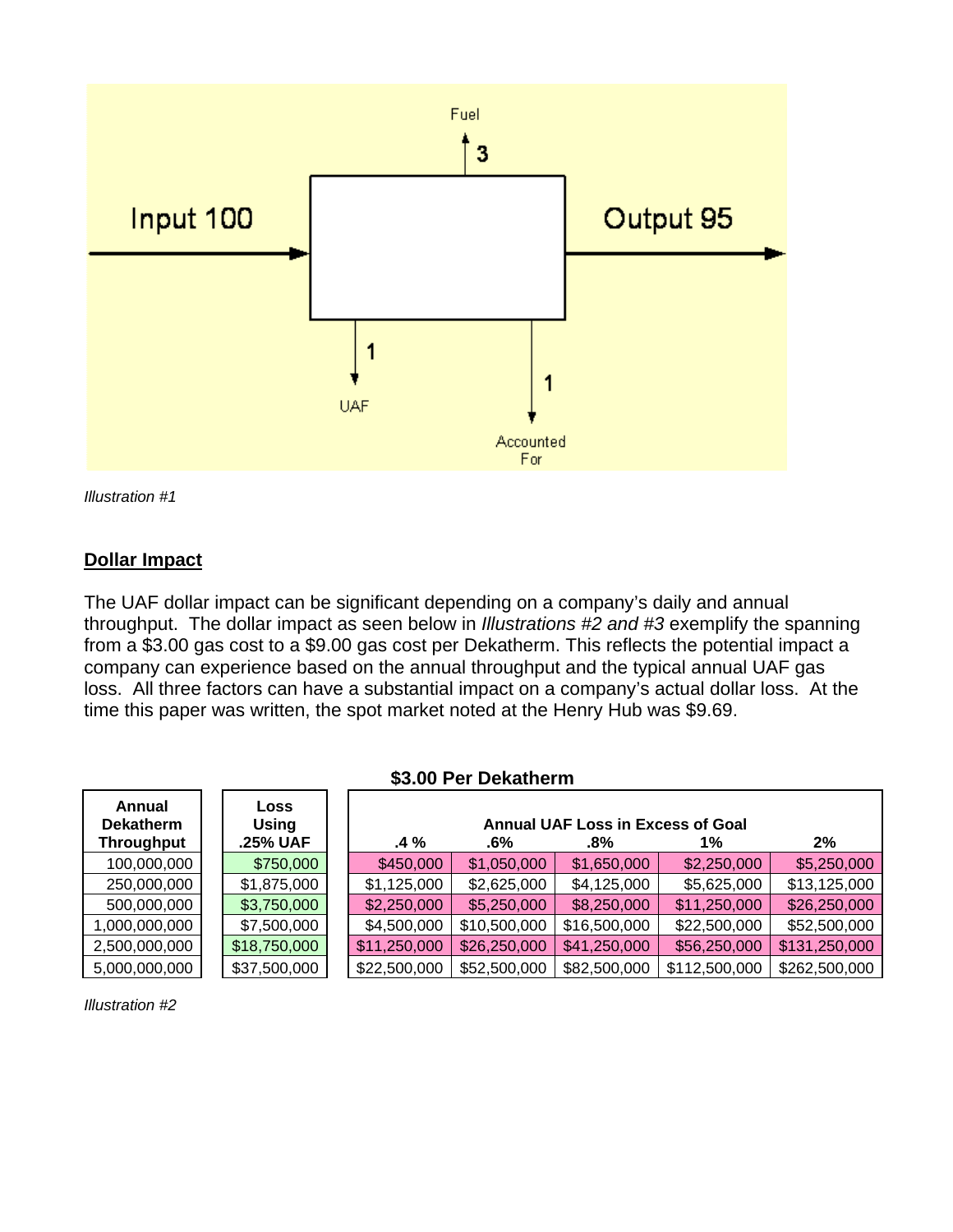### **\$9.00 Per Dekatherm**

| Annual<br><b>Dekatherm</b> | Loss<br>Using | <b>Annual UAF Loss in Excess of Goal</b> |               |               |               |               |  |  |
|----------------------------|---------------|------------------------------------------|---------------|---------------|---------------|---------------|--|--|
| <b>Throughput</b>          | .25% UAF      | $.4\%$                                   | .6%           | .8%           | 1%            | 2%            |  |  |
| 100,000,000                | \$2,250,000   | \$1,350,000                              | \$3,150,000   | \$4,950,000   | \$6,750,000   | \$15,750,000  |  |  |
| 250,000,000                | \$5,625,000   | \$3,375,000                              | \$7,875,000   | \$12,375,000  | \$16,875,000  | \$39,375,000  |  |  |
| 500,000,000                | \$11,250,000  | \$6,750,000                              | \$15,750,000  | \$24,750,000  | \$33,750,000  | \$78,750,000  |  |  |
| 1,000,000,000              | \$22,500,000  | \$13,500,000                             | \$31,500,000  | \$49,500,000  | \$67,500,000  | \$157,500,000 |  |  |
| 2,500,000,000              | \$56,250,000  | \$33,750,000                             | \$78,750,000  | \$123,750,000 | \$168,750,000 | \$393,750,000 |  |  |
| 5,000,000,000              | \$112,500,000 | \$67,500,000                             | \$157,500,000 | \$247,500,000 | \$337,500,000 | \$787,500,000 |  |  |

*Illustration #3* 

# **Causes of Lost and Unaccounted For Gas Loss**

There are numerous potential causes that attribute to the UAF gas loss experienced by companies and typically it is a combination of sources. One of the key areas facing companies today relates to the training of all personnel involved in the measurement process. The ability of the measurement staff to understand the fundamental areas that impact measurement accuracy and uncertainty are integral to the overall measurement integrity found in an organization. The knowledgebase to recognize keypunch errors and the timing of meter characteristic events could easily equate to a loss of impact ranging from +/- 2% on the meter.

Meter inaccuracies are another significant contributor to the UAF impact noticed today. When was the last meter tube inspection and cleaning performed on key meter facilities? What differentials are allowed on 8" or 10" meter runs operating with a 0.125" thick orifice plate? What pressure and temperature is the system operating at for meters utilizing a manual pressure and temperature value? This is just a small list of potential issues that can impact a company's UAF gas loss.

Additional questions that should be addressed in the organization relate to how a company handles line pack, unmeasured fuel, unmeasured company use gas, retrograde condensate, timing of reported gas loss events, and missing gas loss events. All of these areas either have the ability to cause a swing in UAF gas loss on a monthly basis nullifying the annual impact, or attribute to the overall monthly and annual UAF gas loss.

Gas Quality relationships to a meter also have the ability to influence UAF gas loss. Monthly or quarterly samples, as compared to live quality derived from an online gas chromatograph, can easily affect the UAF gas loss swing on a monthly basis. Addressing issues relating to pressure base, heating value pressure base, and the proper coding of meters and their relationship to a regional chromatograph should all be worked through to minimize the potential impact.

There are always benefits to an effective audit program. The audit team should review all third party measurement to ensure accuracy and a reasonable comparison to internal or check measurement with all differences investigated and resolved where applicable. The audit team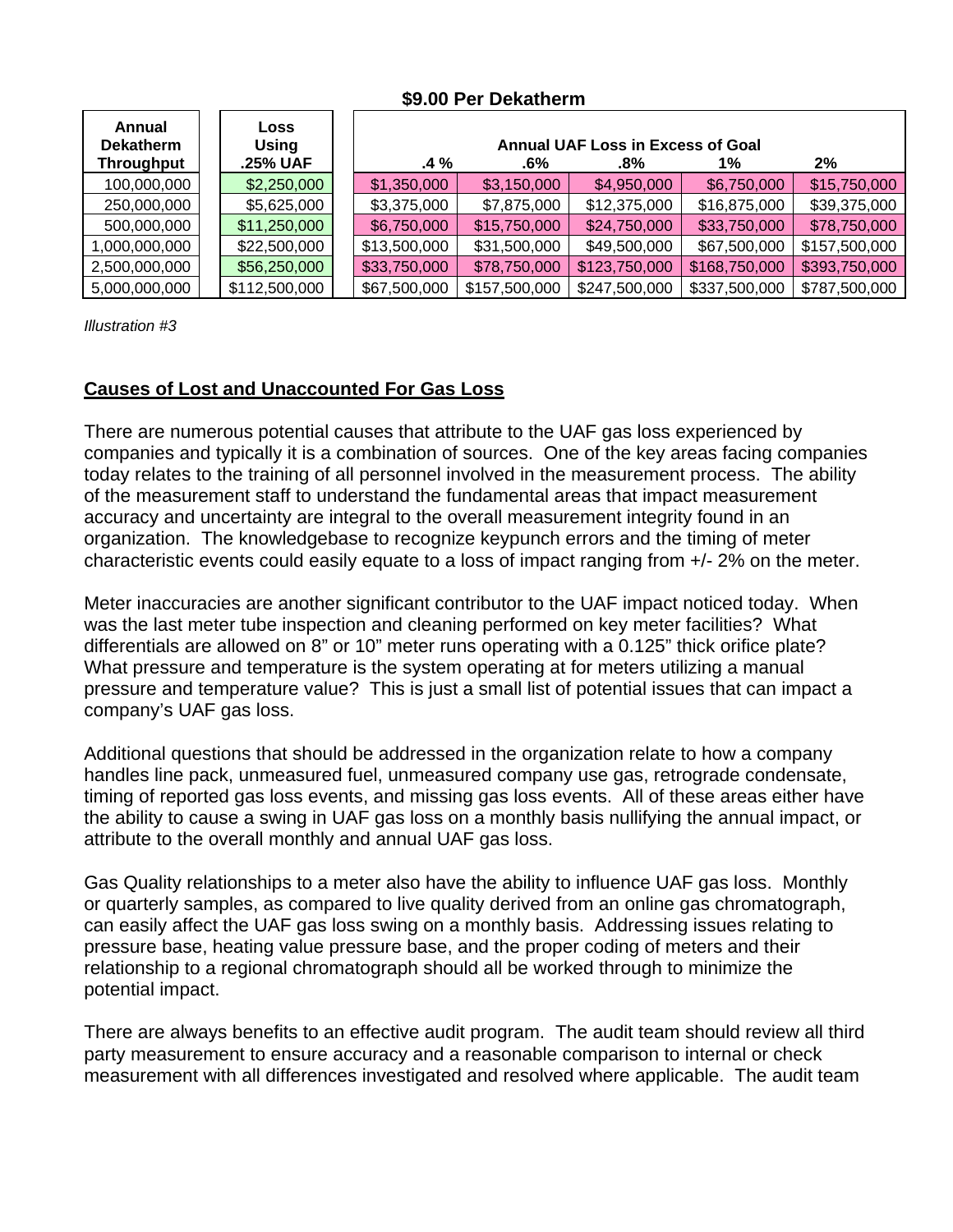should also work with the field to make certain all leaks and potential theft situations are identified and resolved.

### **The Measurement System**

Being able to configure each meter to automatically validate and estimate missing data based on a set of rules continues to move the measurement industry forward into the 21<sup>st</sup> century. The example included in *Illustration #4* demonstrates the effectiveness of verifying all of a company's measurement data based on exception anomalies only. This enables the measurement analyst to focus on a specific tree as well as the entire forest.

| List:                 | <b>METER</b>                | ⊙None<br>$\Box$ Ignored<br>ंडी<br>v<br>○ Effective Date                                             |
|-----------------------|-----------------------------|-----------------------------------------------------------------------------------------------------|
| Location:             | (none)                      | RD   Resolved By Late Data<br>配<br>$\checkmark$<br>○ Time Generated                                 |
| Meter (M):            | (none)                      | □ Resolved By User<br>From:<br>Hour<br>IRU<br>陶<br>$\checkmark$                                     |
| GQ Source List (none) |                             | $0 \quad \frac{1}{2}$<br>2/ 1/2008 $\sim$<br><b>ØUnresolved</b><br>陶<br>$\checkmark$<br>To:<br>Hour |
| GQ Source (G): (none) |                             | $\overline{\mathbf{p}}^{\mathbf{p}}$<br>$\vee$<br>12 <sup>o</sup><br>$3/14/2008$ $\vee$             |
|                       |                             |                                                                                                     |
| Sort By               |                             | Max Rows                                                                                            |
| 1st Device Number     | 2nd Effective Date<br>v     | 数 Sort<br>10000<br>3rd Time Generated<br>$\checkmark$<br>×                                          |
|                       |                             |                                                                                                     |
| Device Number         | Device N Effective Date     | Description                                                                                         |
| METER1                | OUTLET (2007/05/03 20:00:00 | SRV - high Differential Pressure as compared to previous record 69.394-> 58.804                     |
| METER1                | OUTLET (2007/05/06 03:00:00 | FPC - high Differential Pressure                                                                    |
| METER1                | OUTLET (2007/05/11 09:00:00 | SRV - high Differential Pressure as compared to previous record 65.395 -> 41.433                    |
| METER1                | OUTLET (2007/05/11 11:00:00 | FPC - Volume Correlation factor too hi                                                              |
| METER <sub>2</sub>    | OUTLET (2007/05/07 17:00:00 | <b>FPC</b> - low Differential Pressure                                                              |
| METER3                | OUTLET (2007/05/01 10:00:00 | FPC - No flow                                                                                       |
| METER3                | OUTLET (2007/05/02 05:00:00 | CV - Volume > 0 but DP less than cutoff alarm                                                       |
| METER3                | OUTLET (2007/05/02 05:00:00 | FPC-low Static pressure                                                                             |
| METER3                | OUTLET (2007/05/02 05:00:00 | <b>FPC-Iow Temperature</b>                                                                          |
| METER3                | OUTLET (2007/05/02 05:00:00 | FPC - Unable to calc. Correlation Factor (possible missing parameter).                              |
| METER3                | OUTLET (2007/05/02 05:00:00 | SRV - low Differential Pressure as compared to previous record 0.000 -> 11.244                      |
| METER3                | OUTLET (2007/05/02 05:00:00 | SRV - low Static Pressure as compared to previous record 0.000 -> 379.622                           |
| METER3                | OUTLET (2007/05/02 05:00:00 | SRV - low Temperature as compared to previous record 0.000 -> 70.000<br>$\overline{\mathbf{v}}$     |

#### *Illustration #4*

The inclusion of graphing and trending tools helps facilitate the UAF gas loss research and is vital to the measurement group. With hundreds to thousands of meters included in each balance segment, a means of identifying meters that reflect similar or opposing trends is instrumental in efficiently identifying sources of UAF gas loss. The ability to view this information at a monthly level has been the standard for years. Today, more companies are moving toward a daily review of the system UAF gas loss with several trendsetters moving toward an hourly resolution. The key driver for this review relates directly to the granularity of all meter data received in a measurement system. If all of the meter information is maintained at an hourly level, there should be enough information to perform an hourly review as represented in *Illustration #5* below.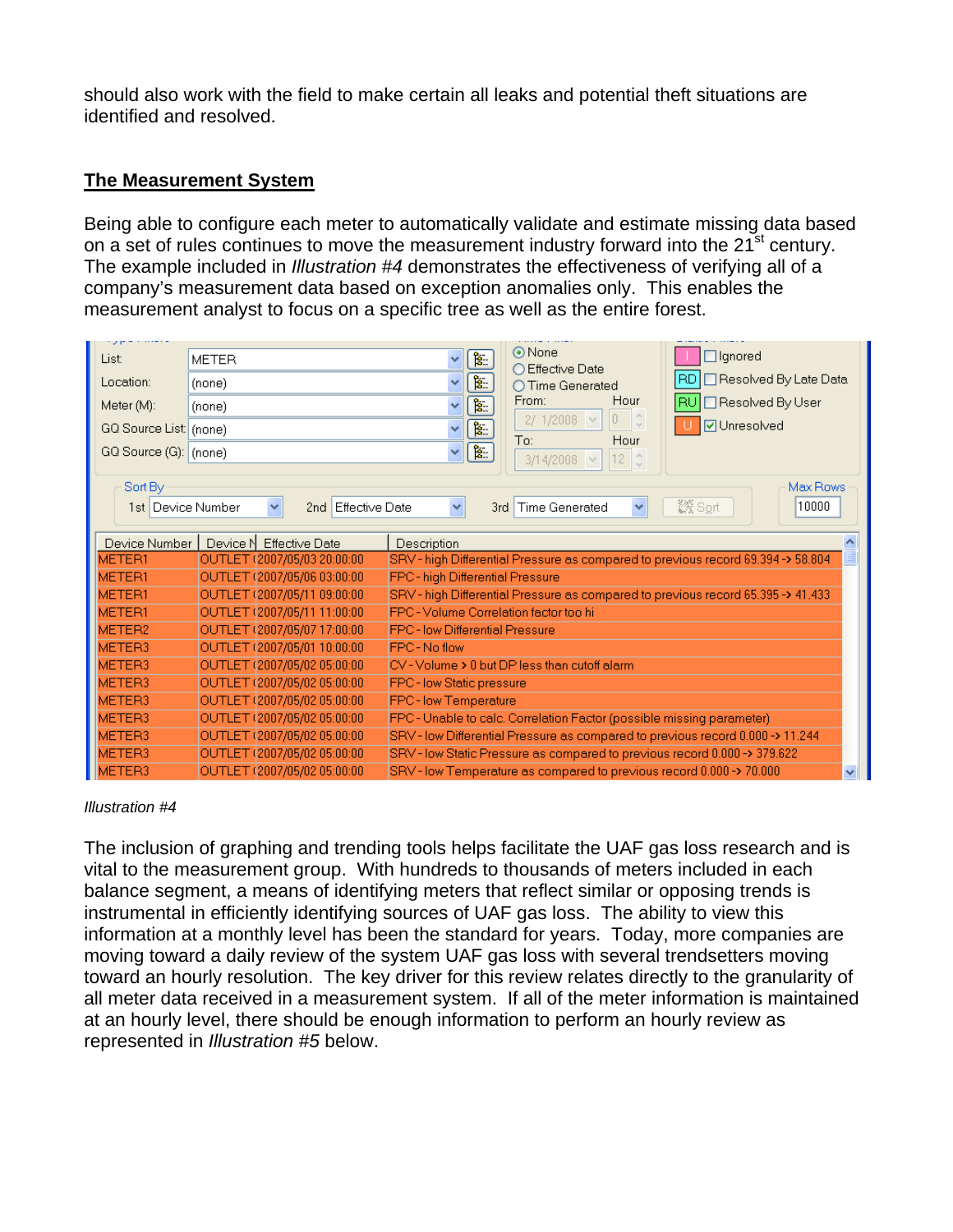

*Illustration #5* 

A detailed segment balance relationship should be established for every gathering segment, processing plant balance, pipeline segment, and distribution segment. Where possible, companies should create balances that take advantage of field-to-sales, check-to-sales or similar comparisons. Graphical representations of the physical relationships of meters in a system enable companies to identify the issue when a problem is noted. The relationships that are identified should include:

### Inlets

 Physical Receipt Meters Storage Withdrawal

**Outlets** 

 Physical Delivery Meters Storage Injection Measured Fuel Unmeasured Fuel Accounted For Gas to Atmosphere Retrograde Condensate **Water** Delta Linepack (+/-)

Calculated UAF Gas Loss (Volume and Energy) Percentage UAF Gas Loss (Volume and Energy) Please see *Illustration #6* for a sample report.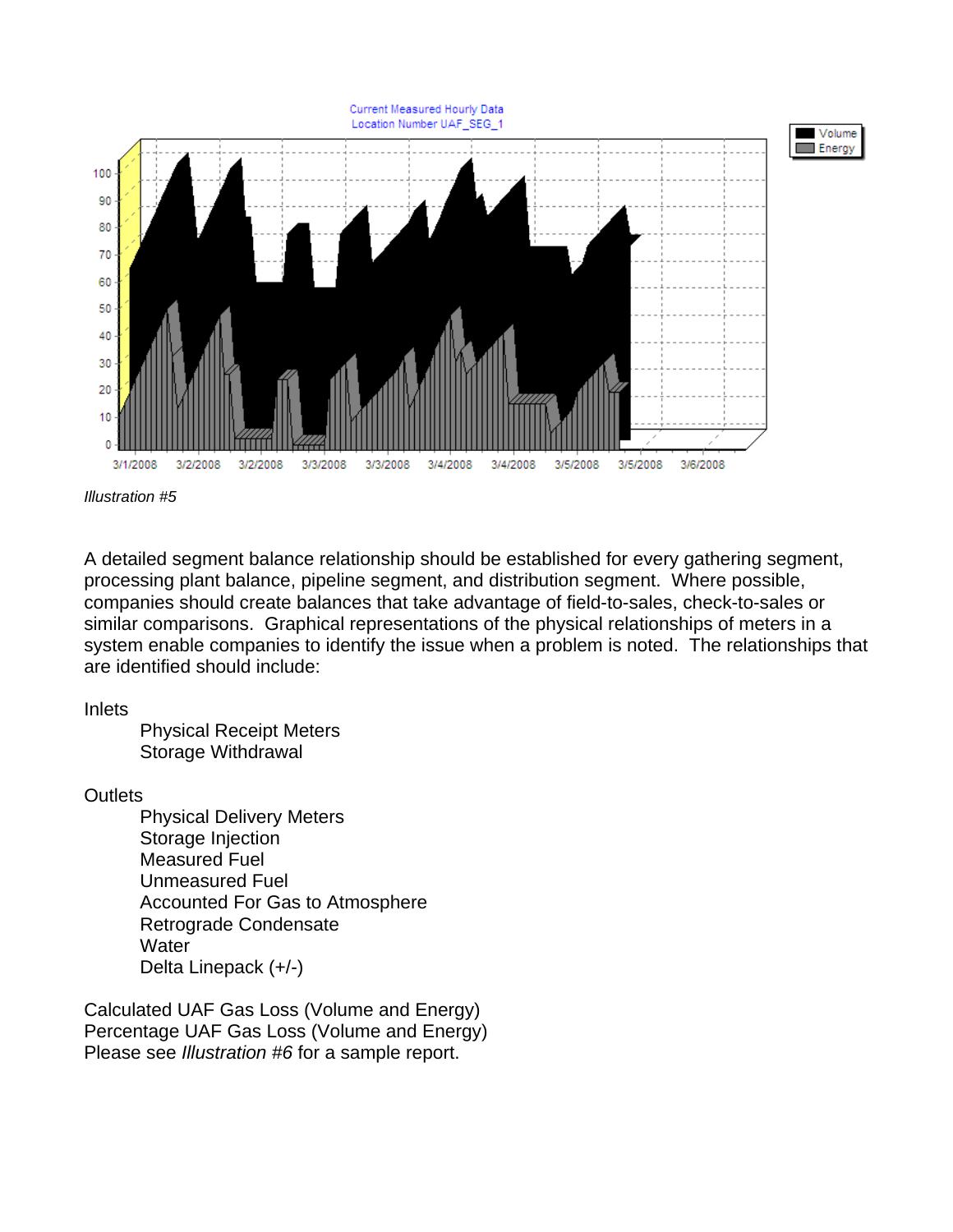### UAF\_SEG\_1 --- UAF SEG #1

#### **BALANCE DETAIL REPORT**

|                    |                      | <b>March, 2008</b> | <b>Standard Conditions</b><br>Heating |        |        |
|--------------------|----------------------|--------------------|---------------------------------------|--------|--------|
|                    |                      |                    |                                       |        |        |
| Number             | Name                 |                    | Volume                                | Value  | Energy |
| <b>Inlet</b>       |                      |                    |                                       |        |        |
| 101                | Receipt 1            |                    | 20,208                                | 1012.7 | 20,448 |
| 102                | Regelpt <sub>2</sub> |                    | 19,340                                | 1012.7 | 19,584 |
| 103                | Receipt 3            |                    | 19.244                                | 1012.7 | 19,488 |
| 104                | Receipt 4            |                    | 19,436                                | 1012.7 | 19,680 |
| 501                | Line Pack Inlet      |                    | 220                                   | 1012.7 | 220    |
| <b>Inlet Total</b> |                      |                    | 78,448                                |        | 79,420 |

|                     |                  | <b>March, 2008</b> | <b>Standard Conditions</b><br>Heating |        |        |
|---------------------|------------------|--------------------|---------------------------------------|--------|--------|
| Number              | <b>Name</b>      |                    | Volume                                | Value  | Energy |
| Outlet              |                  |                    |                                       |        |        |
| 201                 | Delivery 1       |                    | 19,244                                | 1012.7 | 19,488 |
| 202                 | Delivery 2       |                    | 19,340                                | 1012.7 | 19,584 |
| 203                 | Delivery 3       |                    | 19.244                                | 1012.7 | 19,488 |
| 204                 | Delivery 4       |                    | 19,340                                | 1012.7 | 19,584 |
| 301                 | Fuel 1           |                    | 480                                   | 1012.7 | 480    |
| 302                 | Fuel 2           |                    | 192                                   | 1012.7 | 192    |
| 401                 | Company Use 1    |                    | 96                                    | 1012.7 | 96     |
| 402                 | Company Use 2    |                    | 96                                    | 1012.7 | 96     |
| 502                 | Line Pack Outlet |                    | 136                                   | 1012.7 | 136    |
| <b>Outlet Total</b> |                  |                    | 78,168                                |        | 79,144 |
| (Gain) Loss         |                  |                    | 280                                   |        | 276    |
| (Percent Gain) Loss |                  |                    | 0.36                                  |        | 0.35   |

*Illustration #6* 

### **The Identification and Reduction Process**

The first step towards the identification, reduction, and management of UAF gas loss relates directly to management buy-in. The approach must include the office and field measurement staff and include agreement from middle and upper management to sustain an effective program.

- Well developed Standard Operating Procedures or Measurement Guidelines
- Well trained field and office staff
- Regional or Area Specialist(s)
- Meter / Pipeline / Plant segmentation for UAF gas loss control
- Documentation Procedures for all noted anomalies
- Focus efforts based on the 80 20 rule (Typically 80% of your throughput is measured through 20% of your meters)
- Conduct field brainstorming sessions where meter segmentation coding and gas quality coding is reviewed with field personnel
- Identify meters reflecting unacceptable measurement uncertainty
- Conduct an internal measurement audit focused in your corporate office
- Conduct an internal measurement audit focused on field facilities
- Conduct an internal measurement audit focused on third party measurement
- Continued brainstorming session with office and field